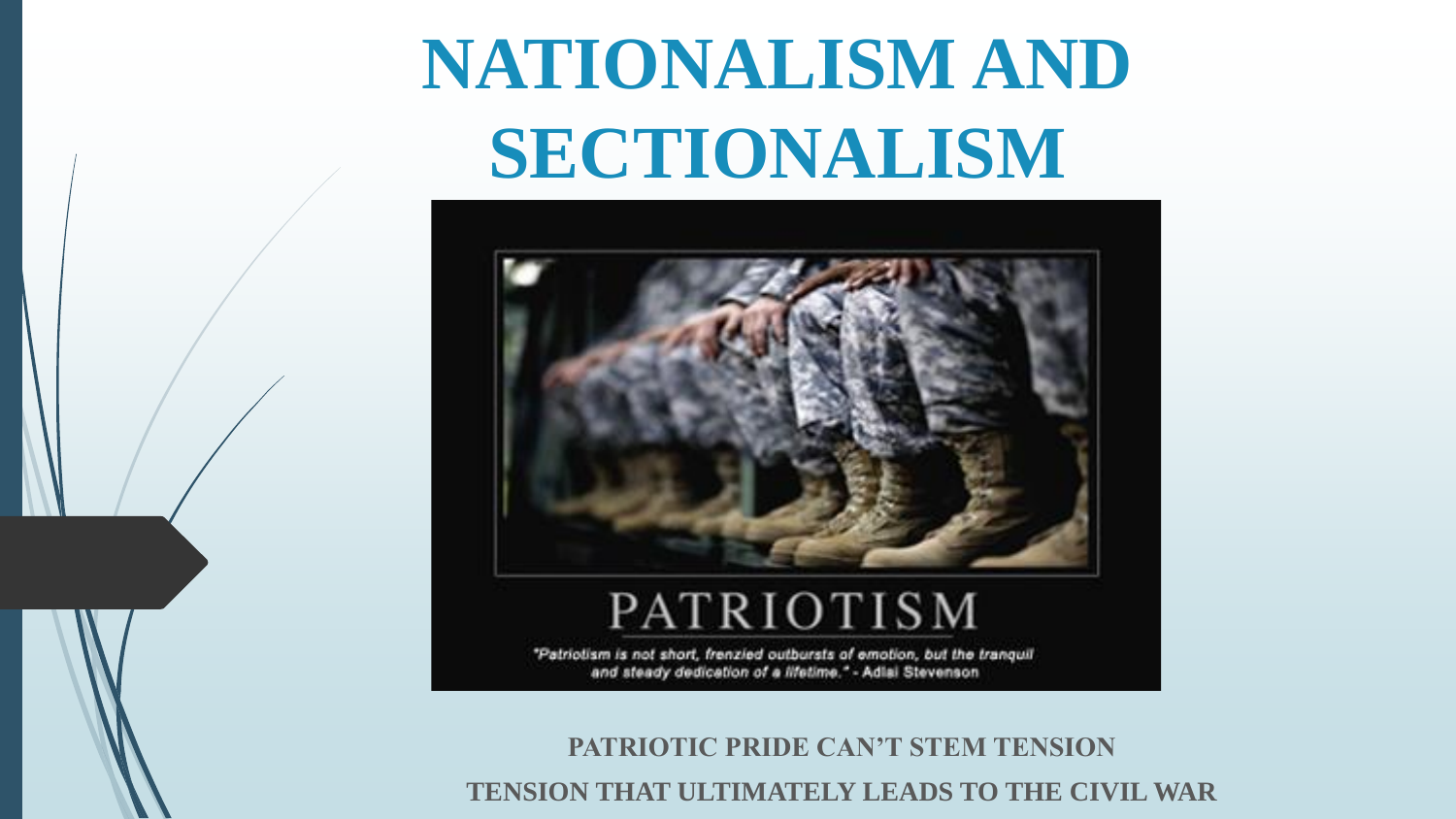#### **SHORT REVIEW**

- **AFTER THE WAR OF 1812 PRESIDENT MADISON WANTED TO MAKE THE COUNTRY SELF-SUFFICIENT**
	- **GROW WITHOUT RELIANCE ON FOREIGN MARKETS**
	- **DESIGNED THE AMERICAN SYSTEM (HENRY CLAY PROMOTED).** 
		- **ESTABLISH A PROTECTIVE TARIFF "BUY AMERICAN"**
		- **ESTABLISH A NATIONAL BANK (2ND BANK OF THE UNITED STATES)**
			- **SINGLE CURRENCY FOR THE NATION**
			- **IMPROVE TRADE**
		- **IMPROVE THE NATION'S TRANSPORTATION SYSTEM (PROMOTE STRONG ECONOMY)**
			- $\rightarrow$  **CUMBERLAND ROAD**
			- **CANALS**

#### **"LET US BIND THE REPUBLIC TOGETHER WITH A PERFECT SYSTEM OF ROADS AND CANALS"**

#### **---- JOHN C. CALHOUN, 1817**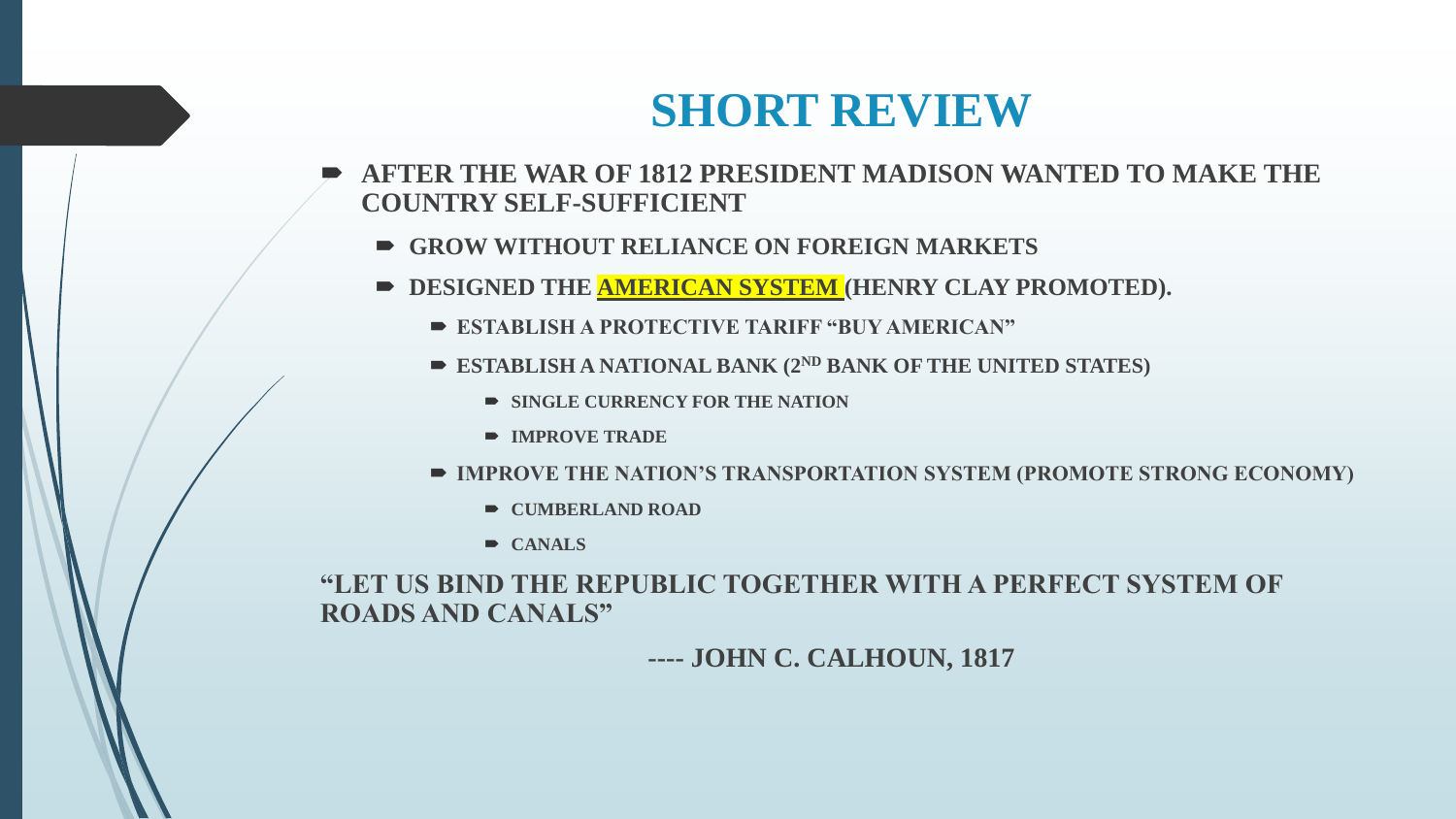# AGE OF CANALS 1825-1850

#### **[ERIE CANAL](https://youtu.be/Zzjv9IP8GBg)**

- **[LINKED EAST AND WEST](https://youtu.be/EIOZcfHJoF8)**
	- **FUELED NATIONALISM**
- **FARM PRODUCTS FLOWED EAST FROM THE GREAT LAKES REGION**
- **MANUFACTURED GOODS FLOWED WEST**
- **MADE NEW YORK THE NATION'S LARGEST CITY**
- **CANALS AND ROADS IMPROVED COMMUNICATION AND NATIONAL PRIDE**
- **IMPROVEMENTS IN [RAILROAD L](https://youtu.be/GYAk5jCTQ3s)ED TO A DECLINE IN THE USE OF CANALS (30 MILES OF TRACK IN 1830----- 9,000 MILES IN 1850)**
- **[THE NATION WAS GROWING FAST](https://youtu.be/XhiaeDwOLiM)**

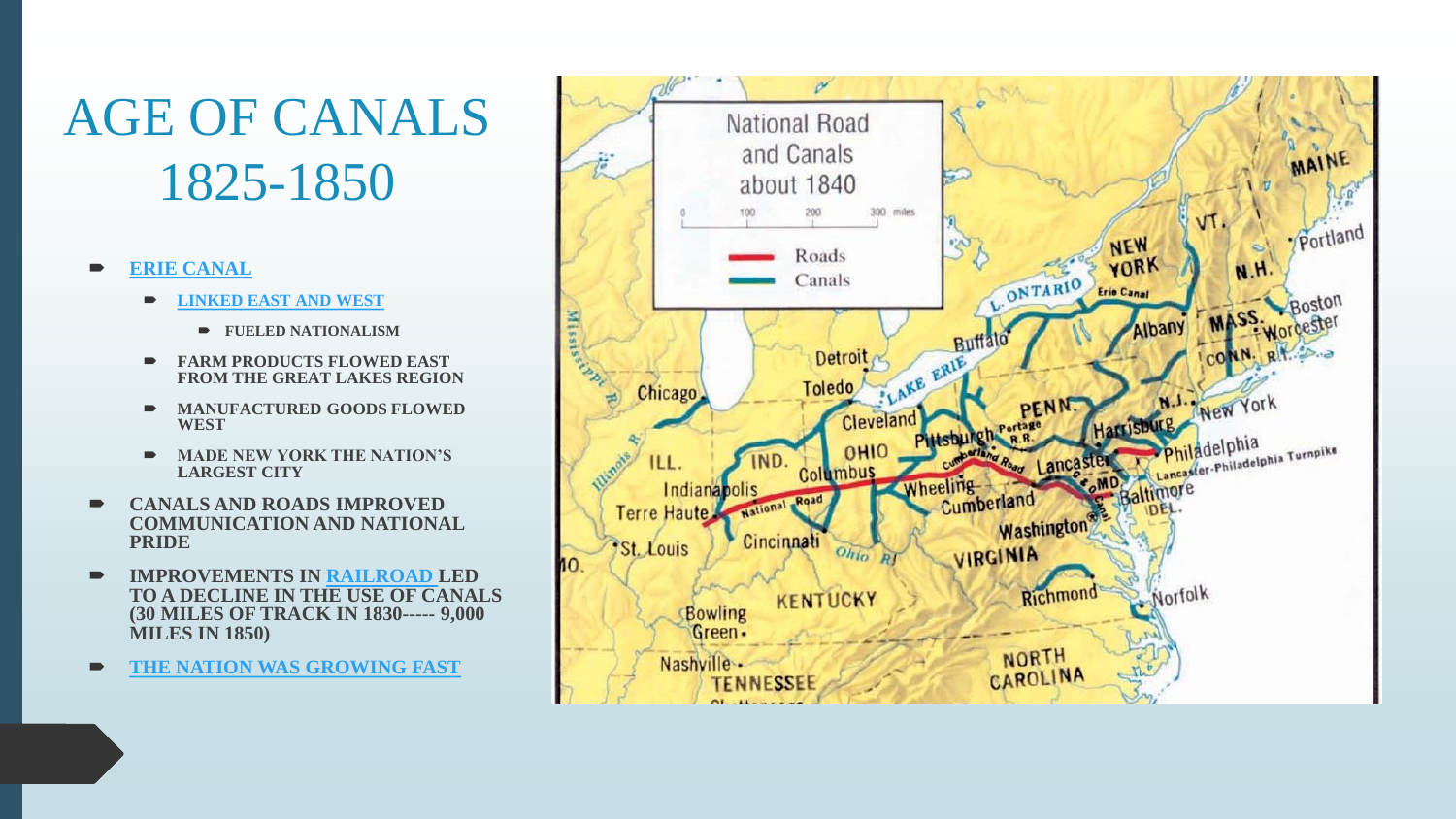### **GOOD FEELINGS ABOUND**

- **NATIONALISM SPREADS WITH THE LINES OF COMMUNICATION**
- **PEOPLE FEEL GOOD ABOUT THEIR GOVERNMENT**
	- **MOVE AWAY FROM STATE GOVERNMENT**
	- **NOVE TOWARDS FEDERAL GOVERNMENT**
- **JAMES MONROE ELECTED PRESIDENT 1816** 
	- **FEDERALISTS PUT UP NO OPPOSITION AND DISAPPEAR**
	- **POLITICAL DIFFERENCES VANISHED**
- **SUPREME COURT RULINGS FAVOR FEDERAL GOVERNMENT OVER STATES.**

**STRONGER FEDERAL GOVERNMENT=GROWING NATIONALIST SPIRIT**

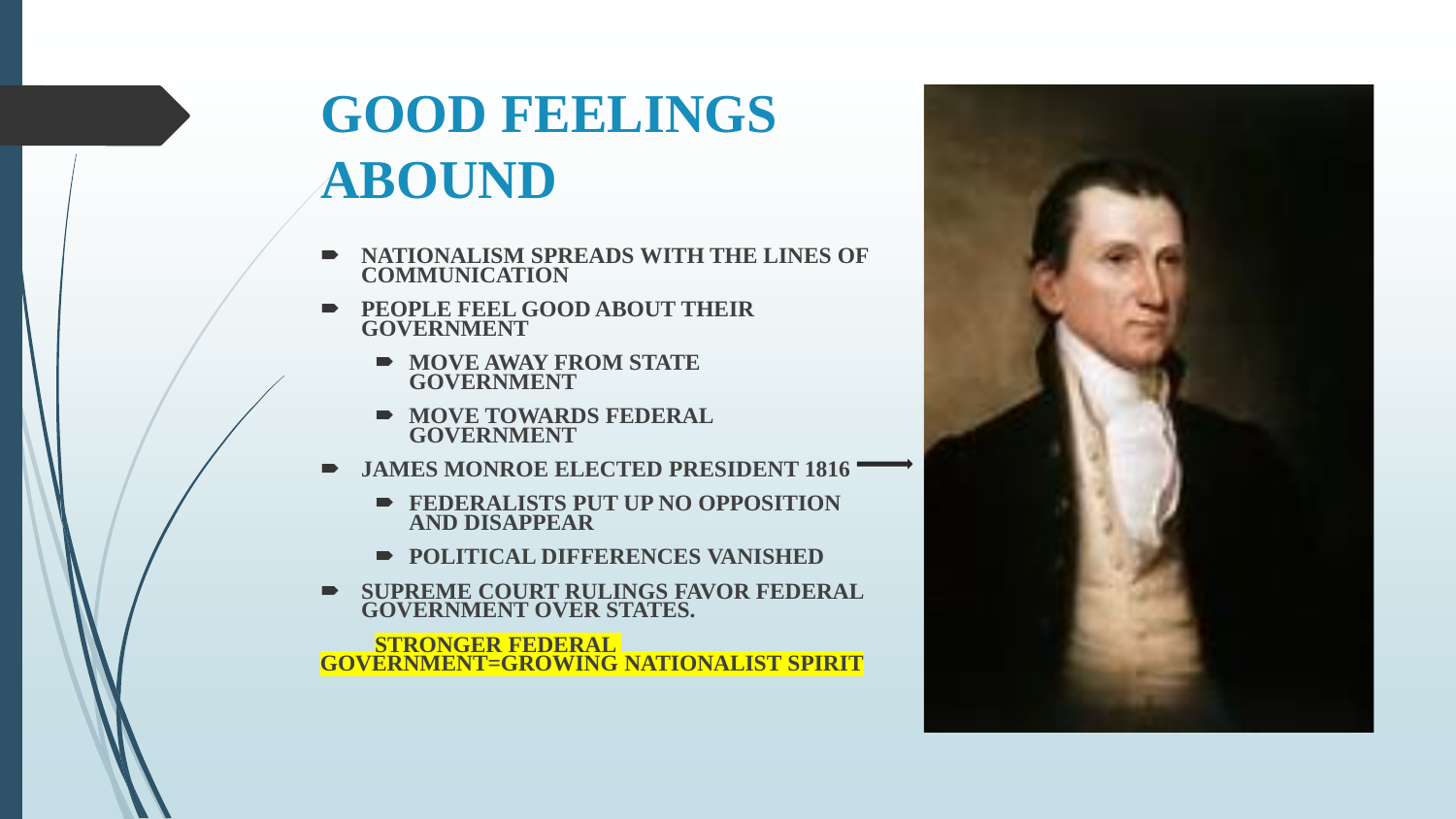### FIX OUR BOUNDARIES

- USE THIS NATIONALIST SPIRIT TO SOLIDIFY OUR BOUNDARIES
	- GREAT BRITAIN
		- RUSH-BAGOT AGREEMENT (1817) LIMITED NAVAL FORCES ON GREAT LAKES
		- CONVENTION OF 1818: SET THE 49 PARALLEL AS THE BOUNDARY ALL THE WAY OUT TO THE ROCKY MOUNTAINS
	- SPAIN (NOT AS EASY)

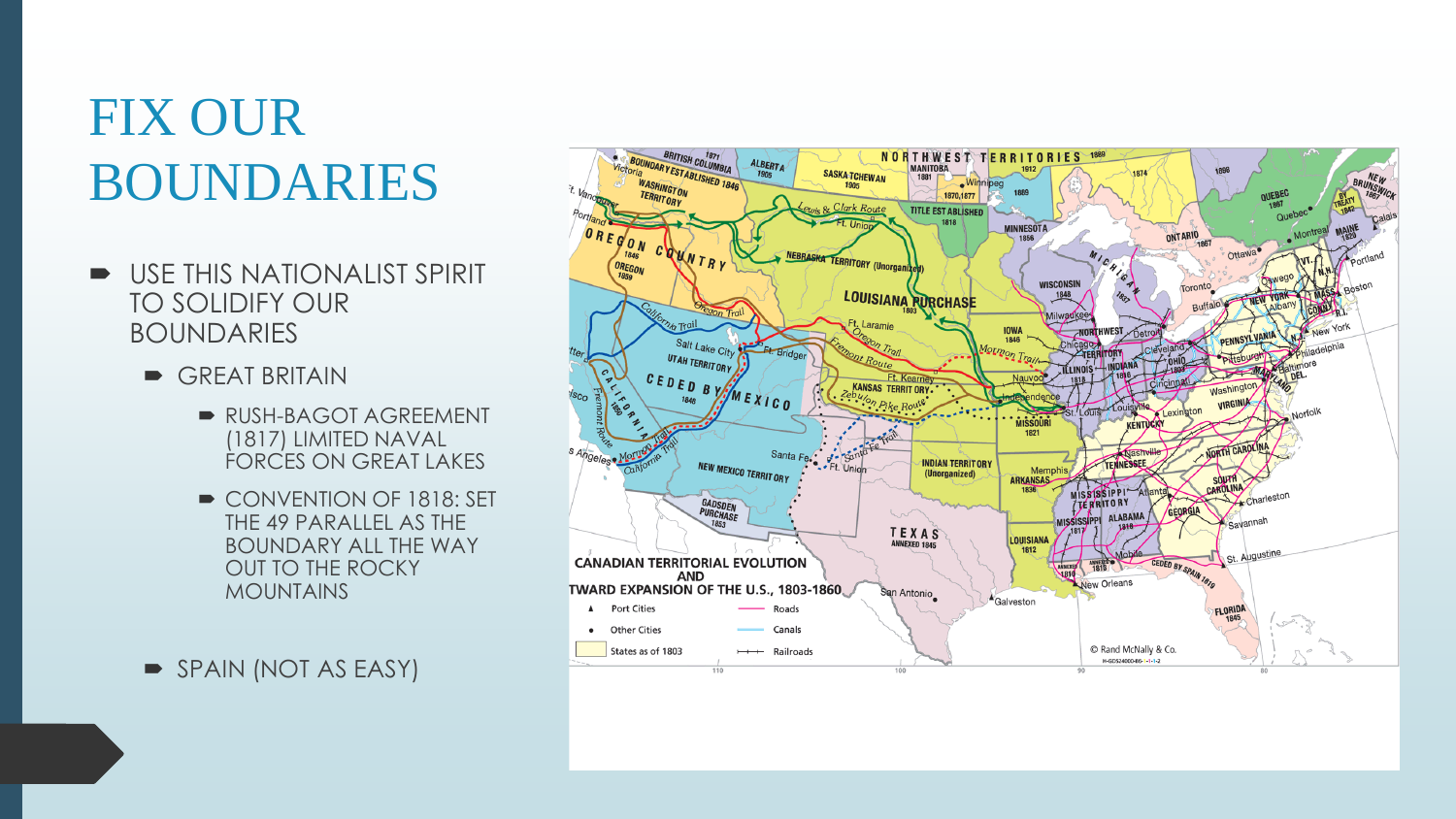## **SPAIN AND THE US: FIRST OF MANY CLASHES**

- **TENSE RELATIONSHIP**
	- **P** DISAGREED ON THE BOUNDARIES OF THE LOUISIANA PURCHASE
		- **SPAIN STILL UPSET THAT FRANCE SOLD IT WITHOUT PERMISSION**
	- **DISAGEED ON OWNERSHIP OF WEST FLORIDA**
	- **PIRATES AND RUNAWAY SLAVES FROM THE US USED SPANISH-HELD**

#### **EAST FLORIDA AS A REFUGE**

**[SEMINOLE INDIANS F](https://youtu.be/WvuV2EuhtFc)ROM EAST FLORIDA RAIDED WHITE SETTLEMENTS**

#### **IN GEORGIA**

**[PRESIDENT MONROE ORDERED GEN. JACKSON TO STOP THE](https://youtu.be/ymCHLCYACzM)** 

#### **[SEMINOLE RAIDS](https://youtu.be/ymCHLCYACzM)**

- **JACKSON FOLLOWED THE SEMINOLES INTO SPANISH FLORIDA**
- **THEN CLAIMED THE LAND FOR THE US**
- **MONROE ORDERED JACKSON TO WITHDRAW**
- **MONROE GAVE SPAIN A CHOICE** 
	- **FIX THE PROBLEM IN THE FLORIDAS, OR**
	- **TURN THEM OVER TO THE US**
- **ADAMS-ONIS TREATY OF 1819** 
	- $\rightarrow$  **CEDED FLORIDA TO THE US**
	- **GAVE UP CLAIMS TO THE OREGON COUNTRY**

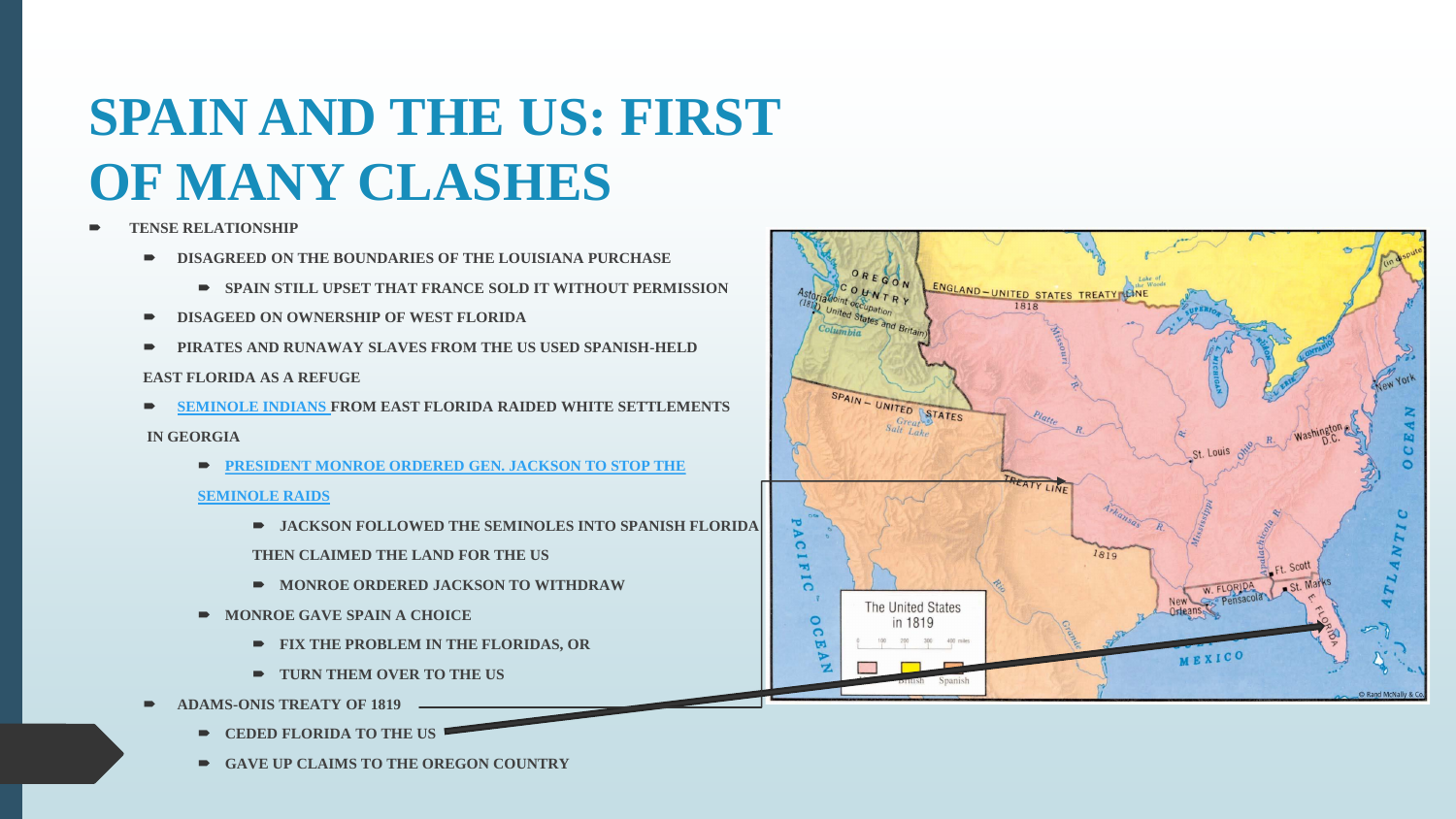### **AMIDST ALL THIS GOOD STUFF: SECTIONAL TENSIONS RISE**

- **SECTIONALISM: "LOYALTY TO THE INTERESTS OF YOUR OWN REGION, OR SECTION OF THE COUNTRY", RATHER THAN TO THE NATION.**
- **ECONOMICS PLAYED A HUGE PART**
	- **NORTHERN MANUFACTURING**
	- **SOUTHERN FARMING AND SLAVERY**
	- **WEST WANTED GOOD TRANSPORTATION SYSTEM AND CHEAP LAND.**
- **COMES TO A HEAD WITH THE ENTRY OF MISSOURI AS A STATE**
	- **PEOPLE WANTED SLAVERY**
	- **THERE WAS A BALANCE OF 11 SLAVE STATES AND 11 FREE STATES**
	- **QUESTION HAD TO BE ANSWERED**
- **[MISSOURI COMPROMISE](https://youtu.be/Z-Id8pqA-O4)**
	- **TALLMADGE OF NEW YORK PROPOSED BANNING SLAVERY IN MISSOURI**
	- **COBB OF GEORGIA RESPONDED THAT SUCH A MOVE WOULD DISSOLVE THE UNION**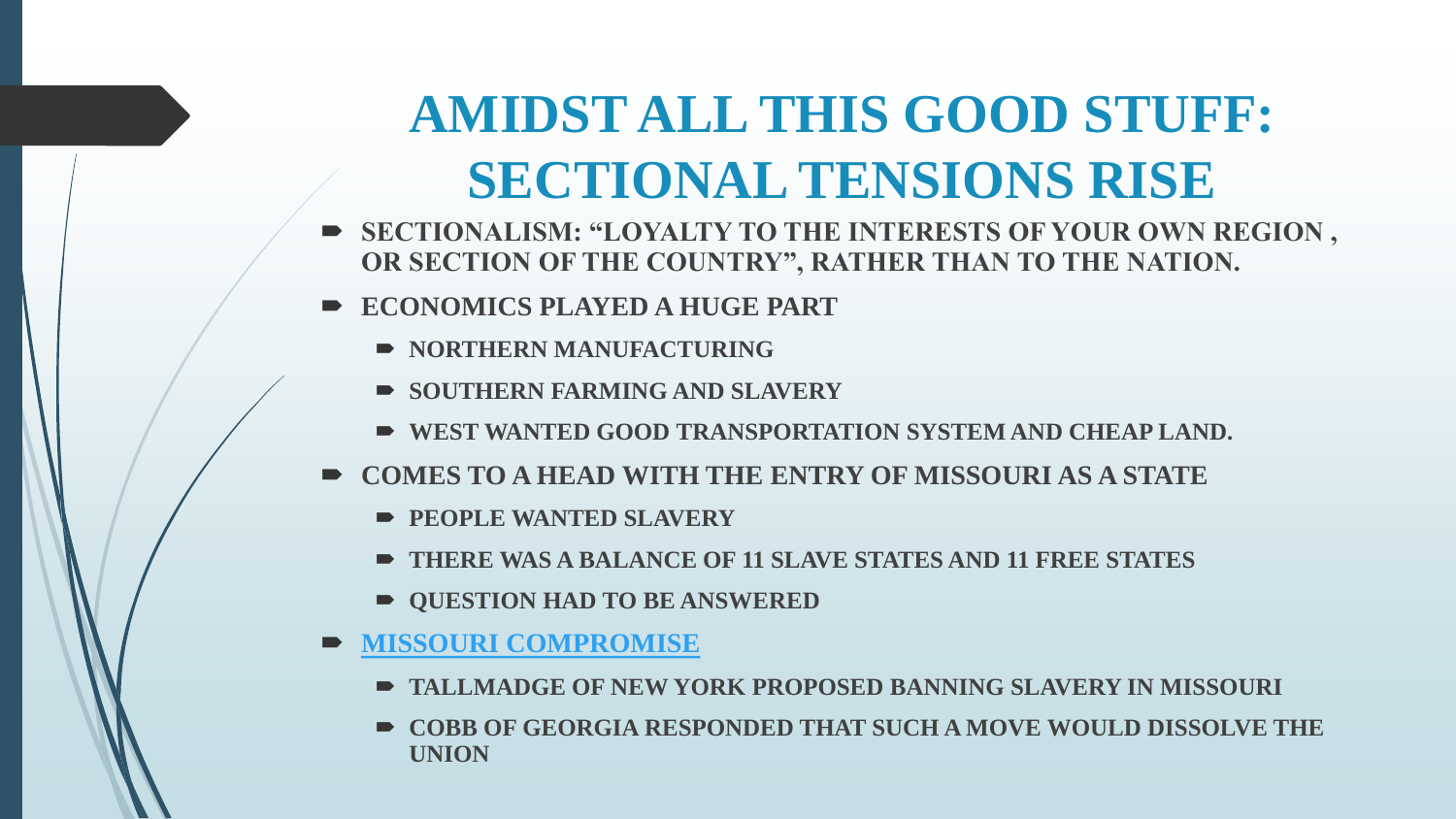#### **HENRY CLAY AND MAINE TO THE RESCUE**

- **MAINE WAS ONCE PART OF MASSACHUSETTS BUT NOW WANTED STATEHOOD**
- **CLAY'S IDEA**
	- **ADMIT MAINE AS A FREE STATE**
	- **ADMIT MISSOURI AS A SLAVE STATE**
	- **PROHIBIT SLAVERY NORTH OF MISSOURI'S SOUTHERN BOUNDARY (36° 30'N)**
- **THOMAS JEFFERSON WAS DEPRESSED BY THE OUTCOME:**

**"IN THE GLOOMIEST MOMENT OF THE REVOLUTIONARY WAR I NEVER HAD ANY APPRENHENSION EQUAL TO WHAT I FEEL FROM THIS SOURCE."**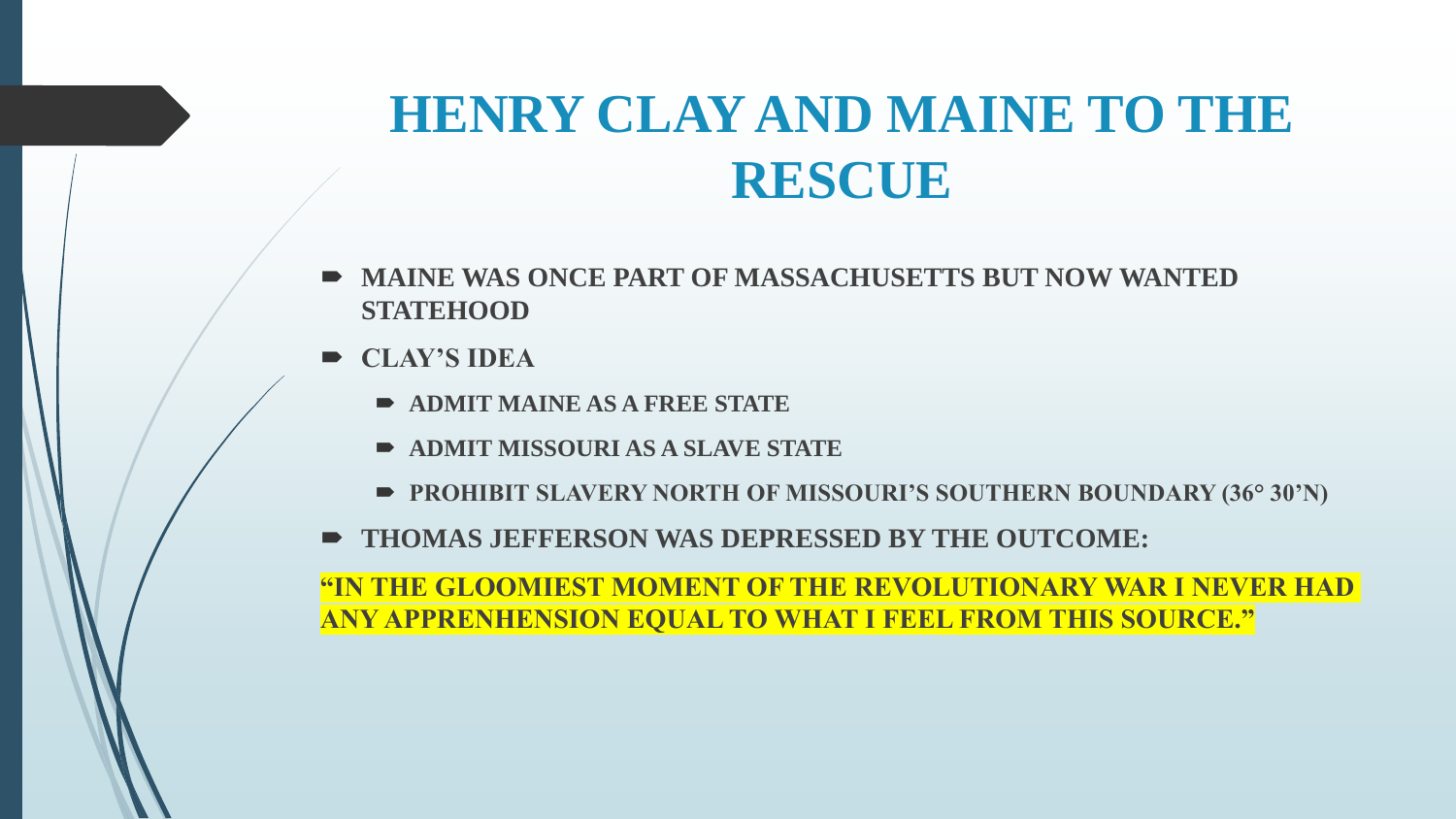#### **THE [MONROE DOCTRINE](https://youtu.be/LGH3PdDylB0) (STILL IN EFFECT TODAY)**

- **LATIN AMERICA IS IN REVOLT**
- **EUROPEAN POWERS WANT TO HELP SPAIN AND PORTUGAL REGAIN THEIR COLONIES**
- **US FEARS THIS EFFORT MAY SPILL OVER TO THEM.**
- **RUSSIA BUSY BUILDING COLONIES IN THE WEST (ALASKA)**
	- **PRESIDENT MONROE RESPONDS WITH "THE MONROE DOCTRINE"**
		- $\blacksquare$  **THE AMERICAS WERE CLOSED TO FURTHER COLONIZATION**
		- **WARNED EUROPE THAT ANY ATTEMPT TO RE-ESTABLISH COLONIES WOULD BE CONSIDERED A THREAT TO THE US**
		- **IN RETURN, THE US WILL STAY OUT OF EUROPEAN AFFAIRS**

**DEMONSTRATED THAT THE US SAW ITSELF AS A WORLD POWER AND PROTECTOR OF LATIN AMERICA**

**USED IN RESPONSE TO RUSSIAN AGGRESSION IN CUBA IN 1962 [\(CUBAN MISSILE CRISIS\)](https://youtu.be/Xo8SMzM8X-U)**